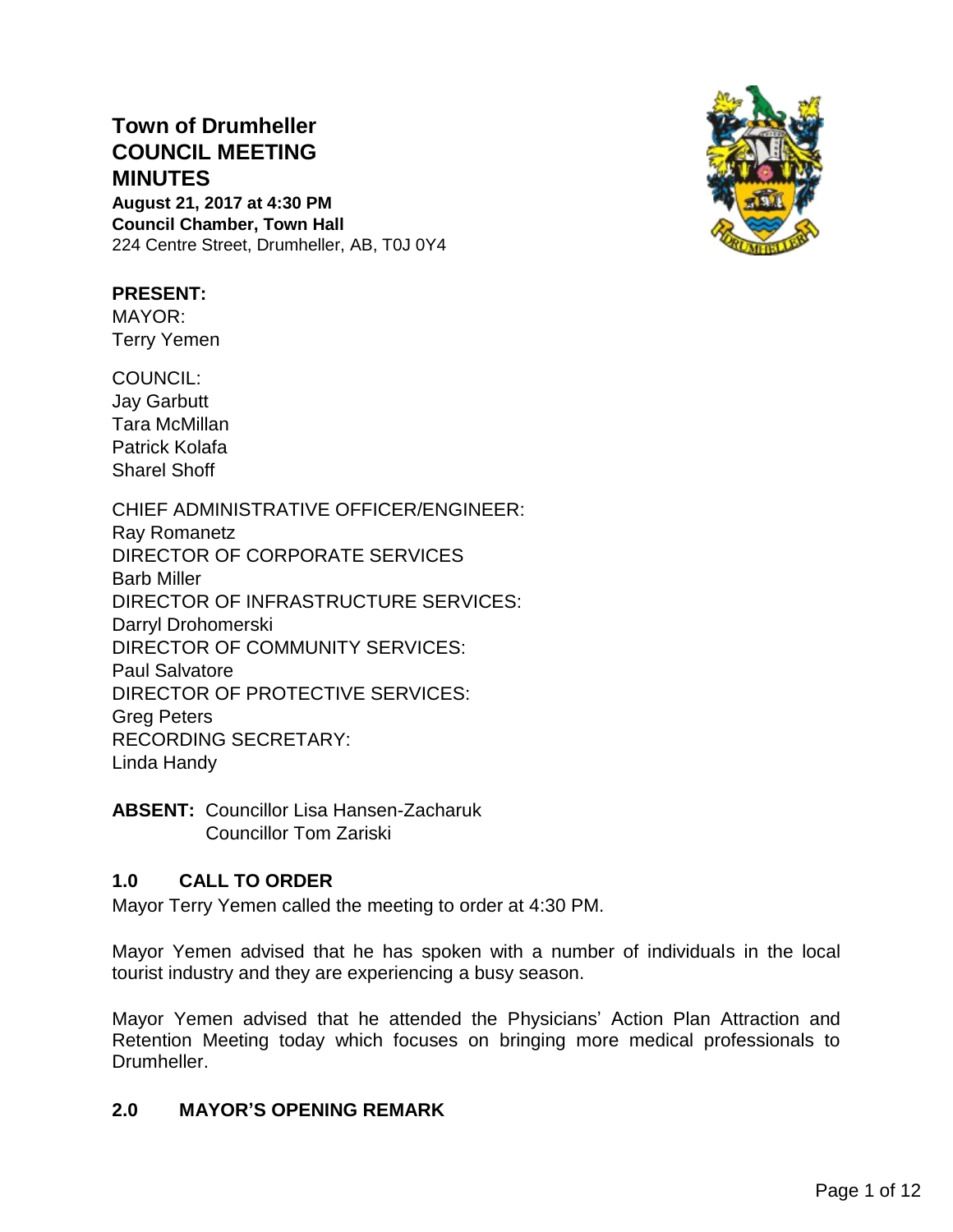## **3.0 PUBLIC HEARING**

3.1 Mayor Terry Yemen called the Public Hearing to order at 4:35 PM.

Mayor Terry Yemen stated that the purpose of the public hearing is to consider Bylaw 07.17 being a bylaw to amend Plan 3867HU Lot 11 within the SW 1/4 Sec. 28-28-19 W4M in the Rosedale District from UT – Urban Transitional District to R-CH – Residential Cottage Housing District

Mayor Terry Yemen called the Public Hearing to order at 4:35 PM.

Mayor T. Yemen asked Cynthia Cvik – CEO, Palliser Regional Municipal Services (PRMS) to provide her planning report. C. Cvik advised that Bylaw 07.17 received first reading on June 12, 2017. Her report is summarized as follows:

"*The application proposes to introduce 57 cottage sites onto the upper section of the property, which will be developed as a gated community. The proposal also includes the construction of RV parking for resident's vehicles and a meeting space / social building for the residents on the lower half of the site in a later phase of development. The application indicates that all sites will be developed with permanent cottage housing under a long term lease agreement. No subdivision is proposed.* 

*After first reading of the bylaw, written notice of the proposal was sent to referral agencies including Transportation, the Health Department and the Town of Drumheller Administration. A total of twelve (12) referral agencies were circulated the application. As is required under Section 692(4)(c) of the Municipal Government Act (MGA), adjacent owners were also provided a copy of the application. Section 692 (7) of the MGA defines "adjacent" as land that is contiguous to the parcel of land that is being redesigned, or would be contiguous if not for a highway, road, river or stream. In this location twenty (20) parcels are considered adjacent by this definition. Fifty eight (58) letters were sent out in the neighbourhood on June 19, 2017. An additional forty five (45) letters were sent out to residents in the neighborhood on June 23 at the request of Town Administration, for a total of 103 residential referral letters. Newspaper advertising for the Public Hearing was completed in accordance with Section 606(2) of the MGA.*

*Seven (7) letters of opposition from local residents were received at the time this report was written. Alberta Health Services provided comments on July 19, 2017. The Health Department has indicated that all of the proposed sites must be hooked up to the municipal water and wastewater treatment systems. Telus, Canada Post and Alberta Transportation responded that they have no concerns with the proposal as presented.*

*The MPC reviewed the application on June 29, 2017. At that meeting, the following motion was made: "Cottage Structures that will carry 22 year leases are intended for but not limited to, clients who are looking to spend perhaps six (6) months of the year here (snowbirds). Extension of the water system would be a requirement and the requirement for foundations will have to be a condition of Drumheller's Servicing Agreement. The MPC requested the size of lots, and architectural controls."*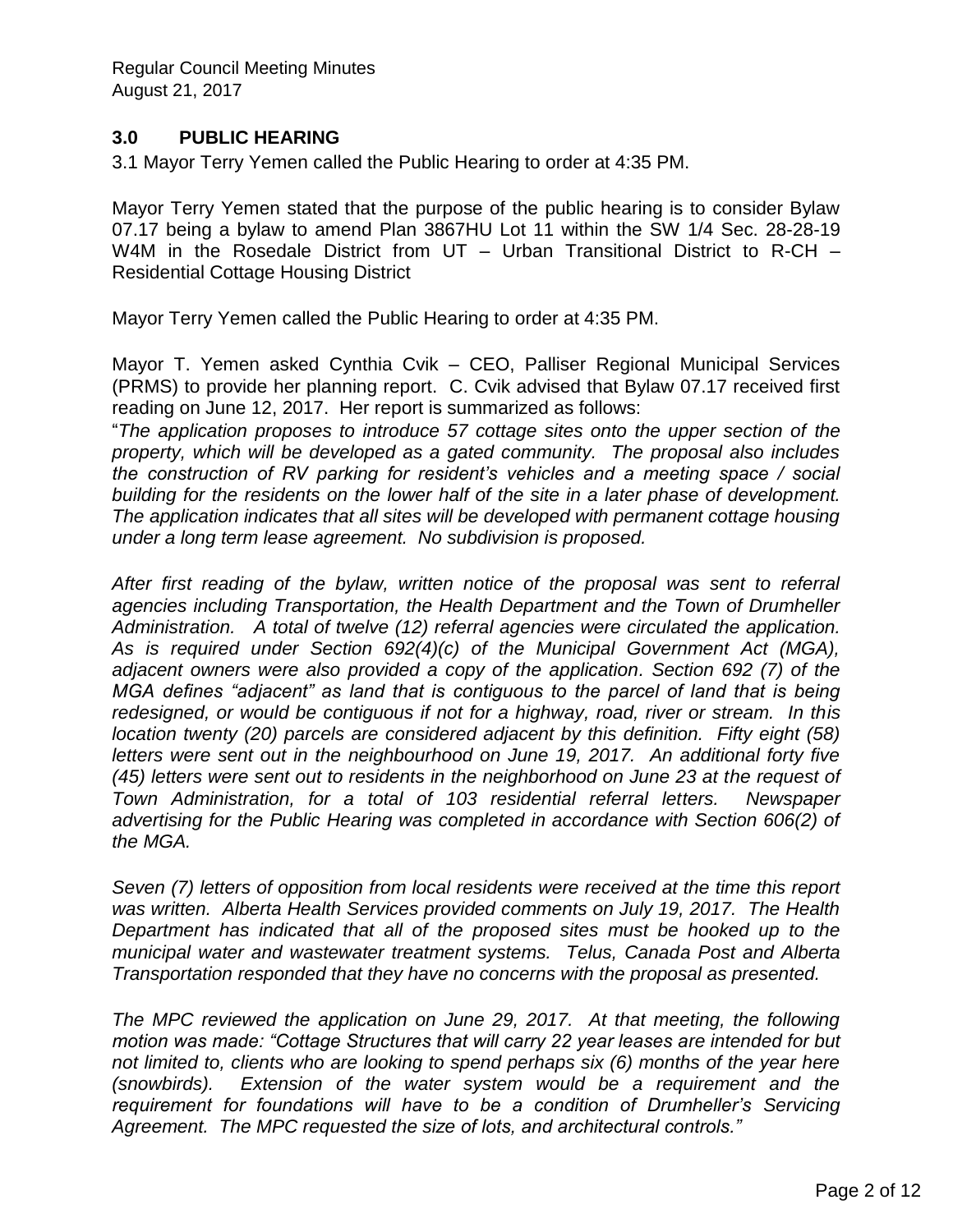*Statutory and Non-Statutory Documents were considered:* 

*Municipal Development Plan (MDP) identifies the subject property as residential. The proposed zoning and redevelopment of this site is in keeping with the identified future*  land use identified in the MDP. The MDP, as the long range or visionary document for *the community, advocates that a variety of housing types be provided in the community and as well, acknowledges that the needs and desires of an aging population may have an impact on the character of the build. The MDP specifically supports reduced minimum floor areas for housing and a wide variety of lot sizes throughout the community.*

*Land Use Bylaw Amendment – the current zoning of the subject property is UT – Urban Transitional District. The purpose of the district is to identify lands on the perimeter of the built up area that can accommodate uses that will not inhibit more intensive development when planned for in an appropriate manner. The zoning proposed by the applicant is the R-CH – Residential Cottage Housing District, which is a more intensive*  form of development that will be required to have full urban potable water and *wastewater services, to accommodate the permanent dwellings.* 

*The housing sizes proposed in the concept plan range from a low of 55.75 m2 (600 sq. ft.), with a proposed maximum cottage size of 120.7 m2 (1300 sq. ft.). It should be noted that in accordance with the Land Use Bylaw, the minimum area for each "pad or lot" must be 186 m2 (2000 sq. ft.), but can transition up to larger "lots". In accordance with the R-CH, the minimum floor area for each of the individual structures must be a minimum of 29.74 m2 (320 sq. ft.)."* 

C. Cvik reviewed the purpose and intent of the R-CH District. She explained that a cottage dwelling cluster is a discretionary use. She further explained that the cottage dwelling cluster means a group of cottage dwellings that are located on the same parcel of land, developed according to an approved concept plan and must be characterized by special requirements as outlined in Section 28(f) of the LUB.

C. Cvik provided an overview of the Sagebrush Resorts Draft Concept Plan:

"*The site is currently naturally "divided" into an upper and lower plateau. The contour map indicated that the site elevation changes approximately 15 metres (almost 50 ft.), from the high point on the south, to the lower level on the north. A large portion of the elevation change occurs in the middle of the site. It is the intent for all of the housing to be developed on the upper portion to take advantage of the views and the lower portion of the site to remain largely undeveloped and house the recreational amenities. Parking will be provided for visitors and storage of the RV's owned by residents will be accommodated. The Plan identifies several "green" initiatives which will be incorporated into the development of both the overall site, as well as individual housing plans, which includes grey water usage for irrigation, high energy efficiency standards, solar panels, etc. The concept plan introduces design controls for the architectural appearance of the structures on site. The individual houses are intended to have high pitched roofs, dormers and aesthetically interesting facades.*"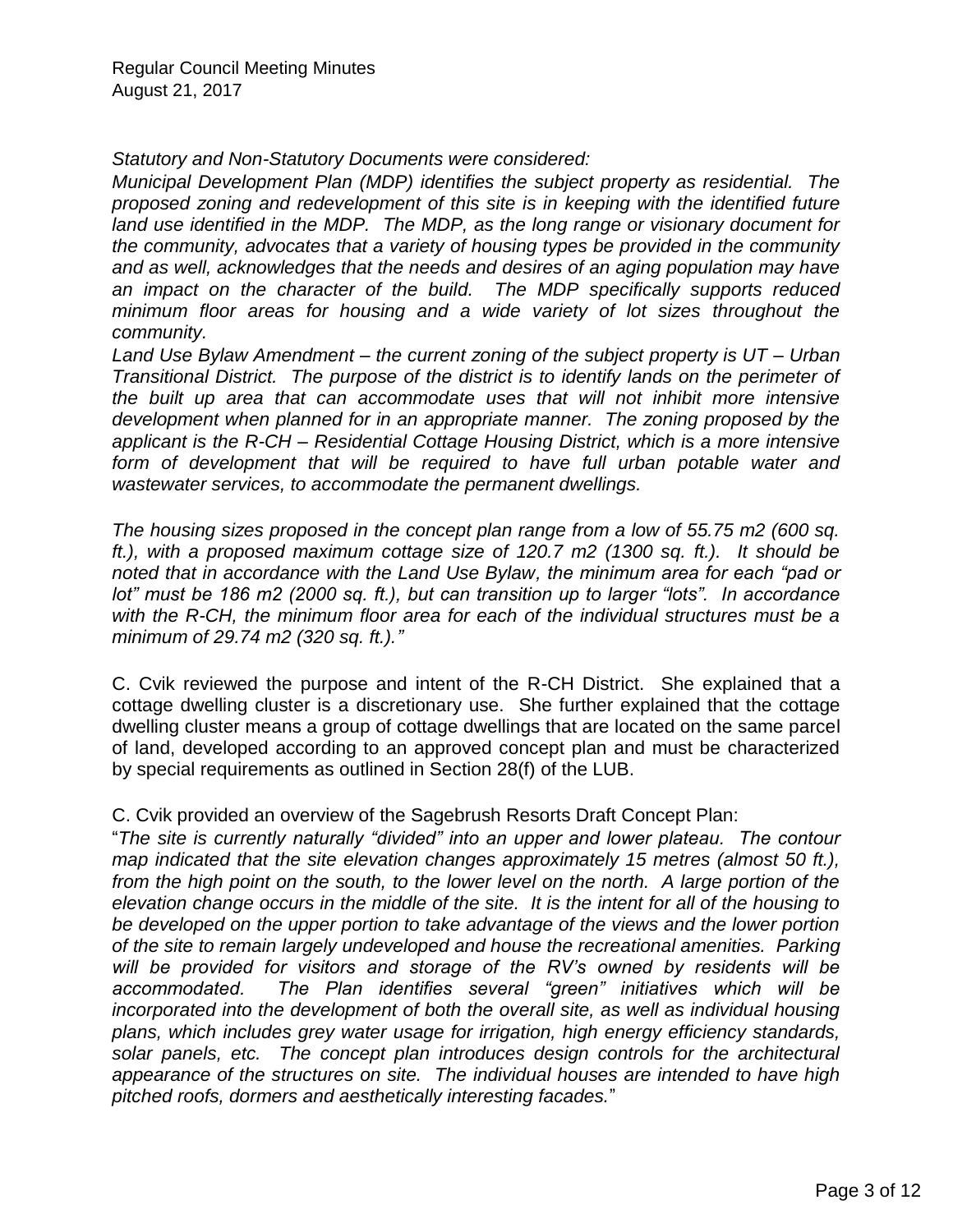In conclusion, C. Cvik stated that the previous development proposal reviewed by Council in 2016 was not approved based on the numerous concerns expressed from adjacent residents. She further stated that the draft Sagebrush Concept Plan meets the general intent of the MDP and addresses some of the goals identified in the Municipal Sustainability Plan relative to energy consumption; "green" building standards; protection of the landscape/watershed; range of housing choices/affordability; and recycling of water and waste materials. C. Cvik stated that it is recommended that Council support Bylaw 07.17. She further stated that Council also has options: 1) That Council give bylaw 07.17 as presented, second reading; or 2) That Council request that changes be made to the Sagebrush Concept Plan and for the proposal to be brought back for consideration at a new Public Hearing; or 3) That Council defeat Bylaw 07.17, citing reasons.

Mayor Yemen asked the Secretary of the Public Hearing if any written submissions were received by the Town. Secretary L. Handy stated that seven (7) letters were received in opposition and one (1) letter was received in support of the proposal. A summary of the concerns / comments was read into the record.

Mayor Yemen asked for those who wished to speak in favor of the proposal.

Norah Hamilton illustrated the Sagebrush Resort Concept Plan through a PowerPoint presentation. She advised that she and her husband, Bob have resided in Drumheller for thirty-one (31) years and have established an excellent reputation in cabinetry, renovations and rebuild industry, citing Heartwood Manor as one of their rebuild projects. She explained that the proposed cottages will be built by contractors. She provided a variety of pictures showing the upper and lower levels, the tree line barrier to the north which will be left in place and continue to grow in density, the fifty-seven (57) proposed lots, two parking lots, community building, pathways, green space as well as photos of sample cottages (range in size and style). She advised that cottages will be architecturally controlled to ensure cottage-like in nature; cottages will be constructed by stick built contractors. She further advised that a community board will be established. With regards to concerns raised on state of the property, N. Hamilton explained that the property is mowed two to three times per year and the community has been allowed to use the property. In conclusion, N. Hamilton stated that she feels this type of development will attract new talents to the valley who wish to live more environment friendly and who wish to have a reduction of living expenses as they are not required to pay for the lot itself. She further stated that although intended for retirees, a healthy community has a mix of people of different ages.

Bob Hamilton advised that RH Hamiltons & Associates is not a big developer from the City, but a local developer who wants to set up a win-win for the community with the proposal before Council this evening. He further advised that he feels the new proposal satisfies a lot of concerns that were expressed in the last hearing. He explained that the cottages will be built on permanent foundations and will be aesthetically pleasing. He explained that they will try to avoid as much inconvenience in the construction phase as possible by looking at packages that are ready to assemble on site and / or ready to move-in structures with several different options and models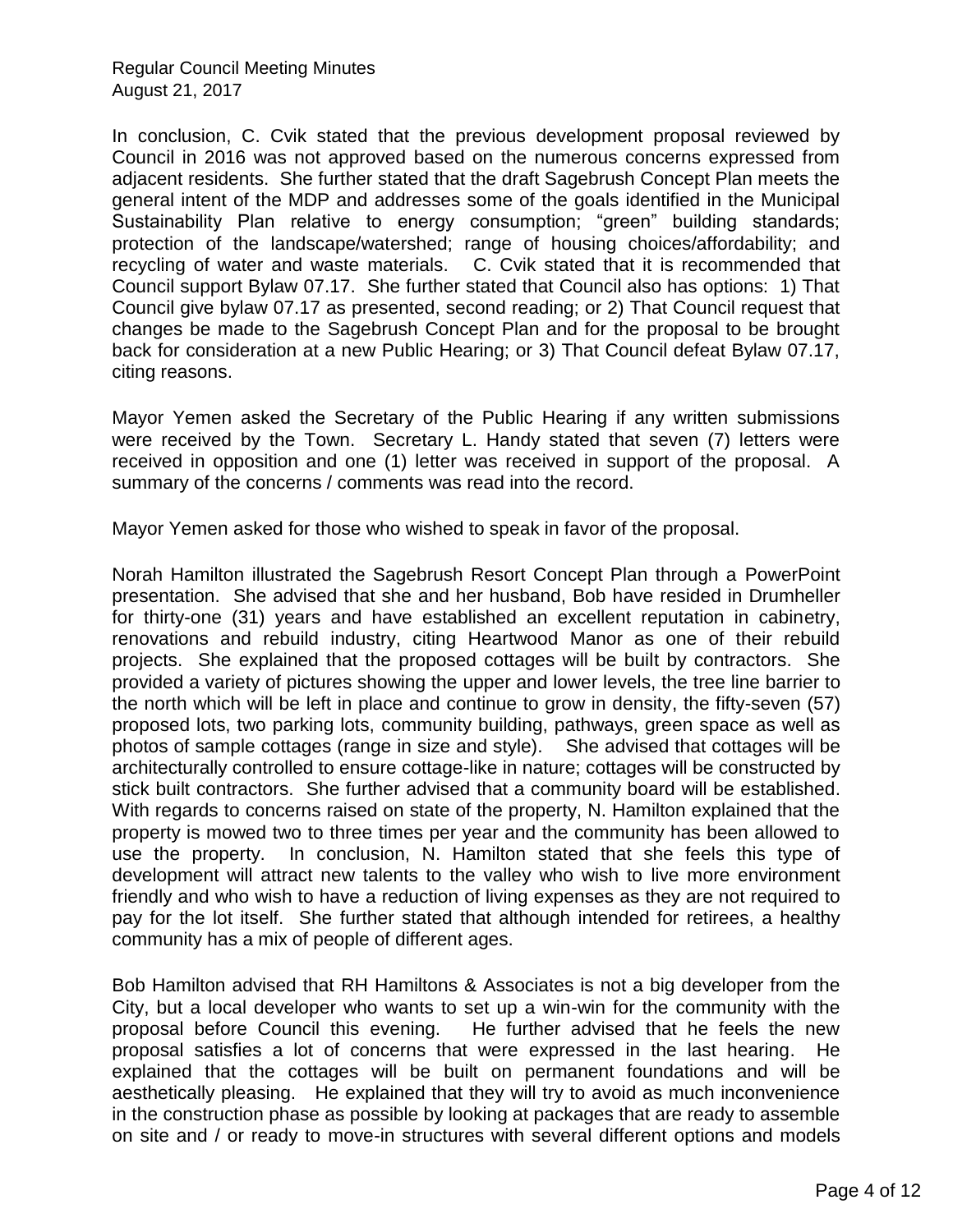with artistic appeal. He further explained that the lifestyle will appeal to someone green minded and community minded. He explained that his love of gardening will be evident in the green space with ponds and waterfalls in the lower bench. In conclusion, B. Hamilton stated that the proposal will yield a tax increase to the community funds.

Mayor Yemen asked for those persons who wished to speak in opposition.

Heather Gallagher stated that she disagreed with a public hearing being held on a Monday in the middle of the afternoon in the middle of summer. She expressed concerns with the development being a trailer park - like the hoodoo campground; development on the upper land will encroach on privacy as the lots will directly overlook her property; would like assurance that the road will be used on Mabbott Road as opposed to 1<sup>st</sup> Avenue which is graveled, water and sewer needs to be paid for by the developer; the number of fifty eight (58) new homes is excessive; the size of the cottages at 300 sq. ft. versus the requirement under other zoning for residential at 1000 sq. ft. In conclusion, H. Gallagher stated that she does appreciate the garbage pickup on the property. She further stated that she would like assurances that it would be cottages rather than RV trailers.

Colleen McDonald stated that she would prefer a development that includes a modest amount of housing. Her concerns with the proposal includes increased traffic (already deal with tourist traffic to / from the Swinging Bridge); developer pay for sewer and water and concerns dealing with loss of privacy. In conclusion, she asked Council to reconsider holding public hearings in the summer months and asked how many times they would have to deal with these types of proposals for Rosedale.

Gwen Morse stated that her concerns are increased traffic and she does not want a new road in her backyard.

Vern Pasco stated that his concerns deal with the development turning into a trailer park (already indicated that there will be RV parking on the north side); will the intended development for "snowbirds" change to allow anyone as they can't discriminate against age; don't expect them to be developing gardens and green space and other activities; what are the health risks for using grey water recycling, gone over the campground / trailer park before and not sure how many more times it will be dealt with as Rosedale residents do not want it, and loss of his own privacy and peace.

Ron Pedersen stated that fifty eight (58) more properties in the area is a significant increase in density with only road to the development. This will result in larger traffic flows which is already busy because of tourist traffic. He further explained that the buffer of trees that suggests will provide privacy is not accurate; the cottages will loom over existing properties, for example Aerial Crescent will have ten (10) of these cottages in their backyard with a setback as little as four (4) feet.

Mikaela Chambers stated that she lives on Aerial Crescent and as a mother, has concerns with increased traffic and doesn't feel the current infrastructure can support an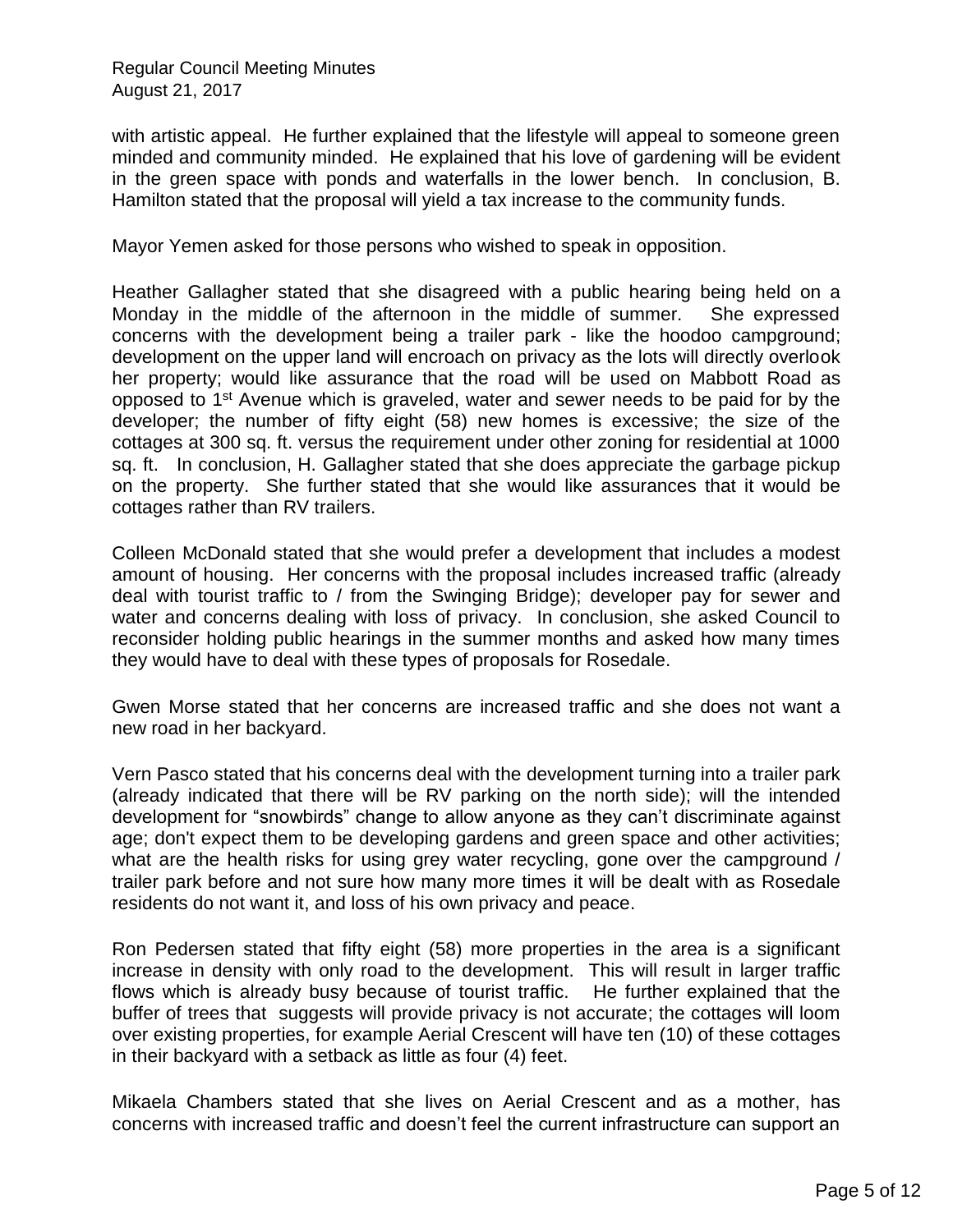influx in traffic. She questioned whether there would be open excavations, whether homes will be brought in year after year, is it a family development, are campfires permitted, is there potential for vandalism with residents not living there in the winter months, and if cottage owners would be able to rent their home in the winter (new concept of Airbnb). She further stated that although the developers have listened to concerns from the previous proposal, she feels that she is being chased from her home and that resale values of existing homes in the area will decrease.

#### Questions from Council:

Councillor J. Garbutt asked Nora and Bob Hamilton to respond to the concerns expressed from those who spoke in opposition. N. Hamilton stated that she foresees a community area with a fire pit and that it would be possible to offer a service to check on homes when the residents are away. She further explained that she would encourage a mix of ages including young families but primarily their target market is seniors. With regards to loss of privacy, increase in traffic and noise, B. Hamilton stated there will be no RV's coming and going as previously proposed. He explained that those living in the permanent cottages will be people living there with a normal routine. He further explained that he intends to build a road around the perimeter of the development so that access and egress is off of Mabbott Drive, avoiding Aerial Crescent and 1st Avenue. He further explained that the lower bench will be developed into a park area with the higher density of population in the upper bench. Vehicular traffic will have a full vision at the top of the hill and with reduced speeds along the road (35 km), any safety concerns should be addressed. With regards to the worse-case scenario that the lots are not leased, B. Hamilton advised that the area would not be used for an RV park or campground. R. Romanetz advised that any development must be reviewed and ruled on based on the merits of an application by the Municipal Planning Commission. He stated that the MPC must take into account any concerns from residents as well.

Councillor S. Shoff asked the applicants why they have not considered residential homes and secondly, how will the privacy issue be addressed. B. Hamilton stated that in consultation with builders, there is no market for traditional residential housing, and locally, another housing development does not make sense. He further stated that builders have studied the market and found that seniors want to downsize; the cottages will be smaller in size and appeal to the seniors market. With regards to the privacy issue, B. Hamilton stated that he stood at the top of the upper bench and as it is flush with the tree level, one can only see rooftops and yard space. He further explained that the roadway on the upper bench will be designed to serve as a privacy barrier to the residents.

Councillor T. McMillan asked who maintains the roadway. B. Hamilton stated that road maintenance and snow removal as well as residential security will be looked after and cared for by a group of employees. She further asked if the lease holder has an option to sublease. N. Hamilton stated that any homeowner would not have restrictions. She further stated that she does not foresee leaseholders to sublease or rent under an Airbnb scenario however she would ask the market if this is something that needs to be considered. Councillor T. McMillan disagreed, stating that Airbnb is being more popular and must be addressed as it is happening in our valley.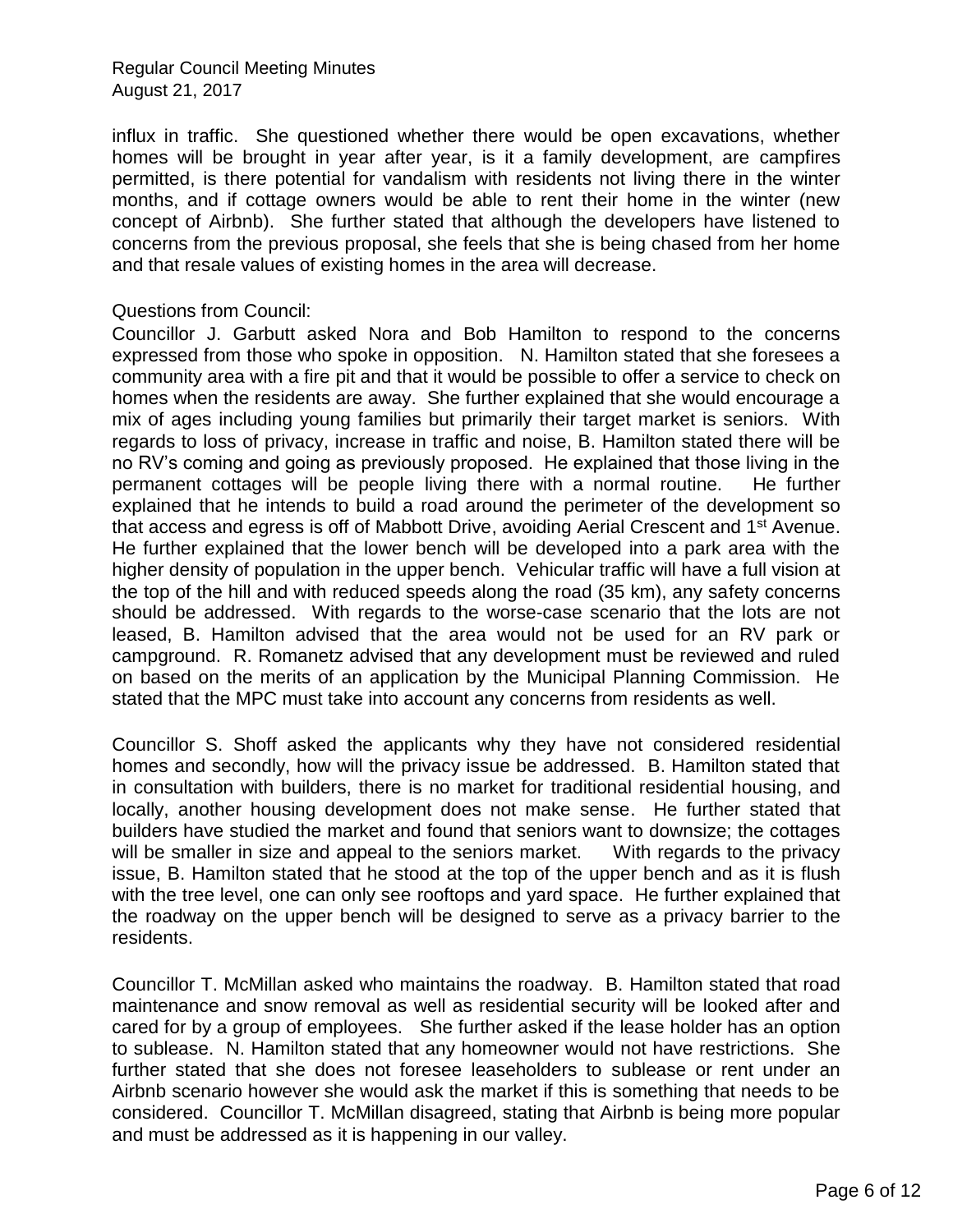Councillor P. Kolafa asked if each leaseholder would have separate utility accounts and secondly how would you ensure building standards are met? N. Hamilton stated that there will be separate utilities and there will be architectural controls with a bond in place if they do not build to the required specifications.

Mayor Yemen asked for rebuttals.

B. Hamilton stated that although concerns regarding RV's have been expressed, the development would have designated parking area for RV storage for the leaseholders; he reiterated that it is not an RV park. He reiterated that the cottages will have a permanent foundation; they are not trailers. He further explained that the foundation will be slab on grade / screw piles to minimize the excavation. He stated that any inconvenience will be kept to a minimum during the utilities and road installations.

Heather Gallagher asked if the Town has an Airb&b bylaw and if not, how would the Town control the Airbnb? R. Romanetz stated that the Town does not have an Airbnb bylaw. She further questioned whether each cottage owner will require a separate development permit? R. Romanetz advised that each cottage owner will require a separate development permit from the Town. She further asked for assurance that the road access will be from Mabbott Road. She stated that the trees do not provide privacy from the upper bench. She further questioned if the property is rezoned what assurances are in place that a new property owner would not build a campground? R. Romanetz stated that any development must go through the Municipal Planning Commission.

Dale Morse stated that in a conversation with N. Hamilton, she guaranteed privacy and he stated that the trees do not provide privacy. He further stated that the road is not a buffer zone.

Vern Pasco stated that a pile driven foundation will create noise. He further stated that he heard at the hearing that it is not only for "snowbirds" but open to people of all ages and wondered if this type of development would attract transients. He stated that the privacy fence was not addressed as well as other issues of concern not addressed.

Mayor Yemen closed the Public Hearing at 5:50 PM.

Mayor Yemen recessed the meeting at 5:50 PM. Mayor Yemen reconvened the meeting at 5:55 PM.

### **4.0 ADOPTION OF AGENDA**

**MO2017.103** McMillan, Shoff moved to adopt the agenda as presented. Carried unanimously.

### **5.0 MINUTES**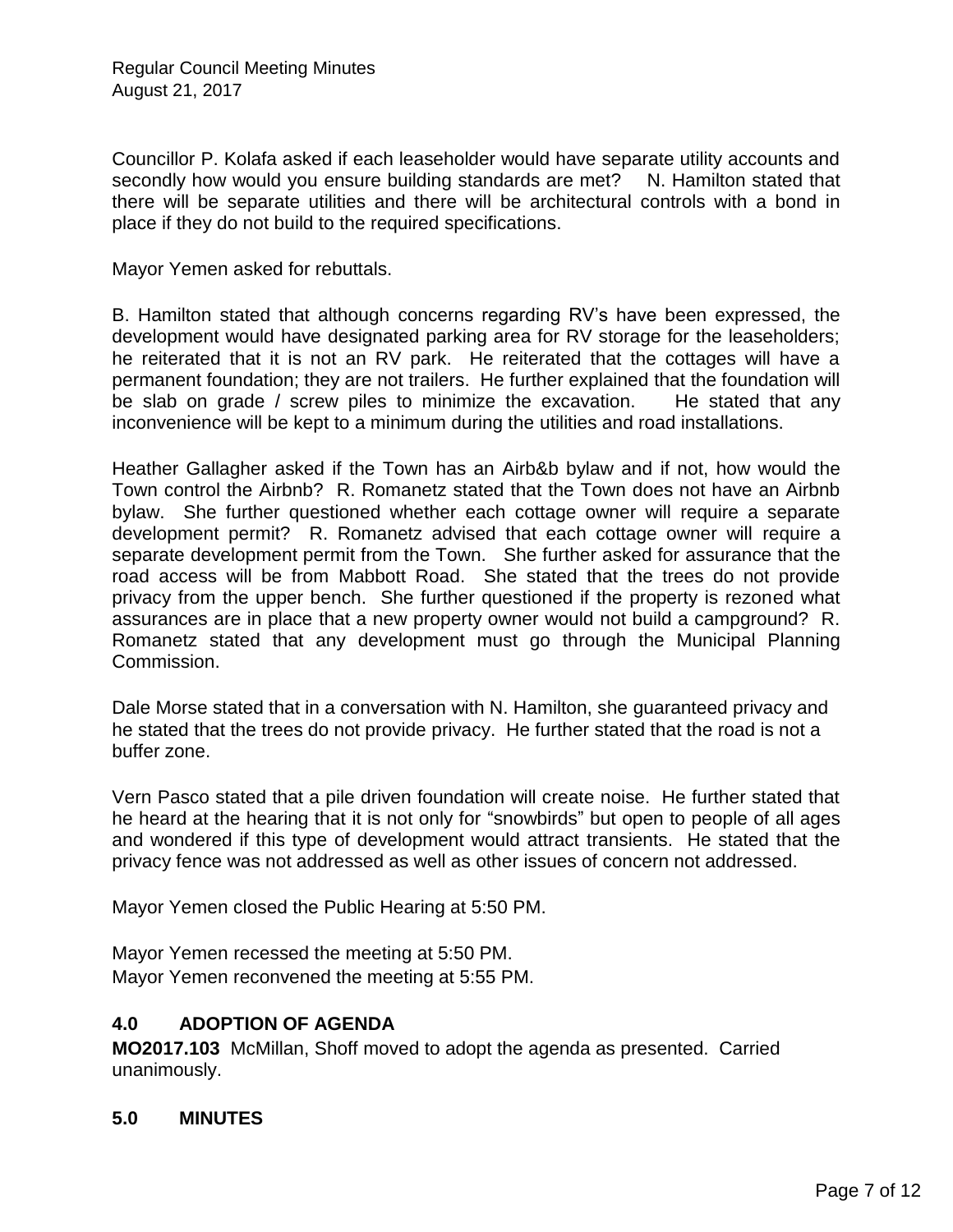# **5.1. ADOPTION OF REGULAR COUNCIL MEETING MINUTES**

5.1.1 Regular Council Meeting Minutes of July 24, 2017

**MO2017.104** Kolafa, Garbutt moved to adopt the Regular Council Meeting Minutes of July 24, 2017 as presented. Carried unanimously.

### **5.2. MINUTES OF MEETING PRESENTED FOR INFORMATION**

- **5.3. BUSINESS ARISING FROM THE MINUTES**
- **6.0 DELEGATIONS**
- **7.0 COMMITTEE OF THE WHOLE RECOMMENDATIONS**
- **8.0 REQUEST FOR DECISION REPORTS**

#### **8.1 CAO**

#### **8.1.1 Bylaw 04.17 being a bylaw to incur indebtedness by the issuance of debenture(s) in the amount of \$497,400 for the purpose of flood mitigation in Central Drumheller through berm enhancement and construction – second and third readings**

R. Romanetz advised that Bylaw 04.17 received first reading on June 12<sup>th</sup>, 2017. Since that time, the Town has received one comment from the public requesting that an article be published relating to the costing of the project. No further comments have been received from the public relating to the bylaw. He explained next steps: Council could proceed to second and third reading of the bylaw which would allow the dollars to be in place for the project to proceed; Council could debate the bylaw once passed to determine if borrowing or reserves would be the appropriate funding source; if reserves is the preferred option, the bylaw would sit on the books and stale-date itself within two years. He further advised that Administration would not move forward with borrowing until Council has had an opportunity to debate funding and provide direction.

**MO2017.105** Shoff, Kolafa moved for second reading of Bylaw 04.17.

Councillor J. Garbutt asked the length of the debenture? B. Miller advised that the debenture is for thirty (30) years as the expected life of the asset is fifty (50+) years at 3.17% current rate. In comparison to the investment return on reserves, B. Miller stated that long term investment is earning 2.61% for five years; Town reserves are held in GIC's with a significant amount of dollars in longer term investments (earning about 3%); of \$11M reserves \$6M are held in GIC's (more than half). Councillor J. Garbutt stated that at 3%, a thirty (30) year debenture would have in excess of \$0.5M worth of interest charges over its term and in the current environment, not possible to exceed that amount on an investment return on a GIC. He stated he was not in favour of passing the bylaw because the interest expenses outweigh what Town would make in an investment. He further asked which restricted reserves balance would the dollars be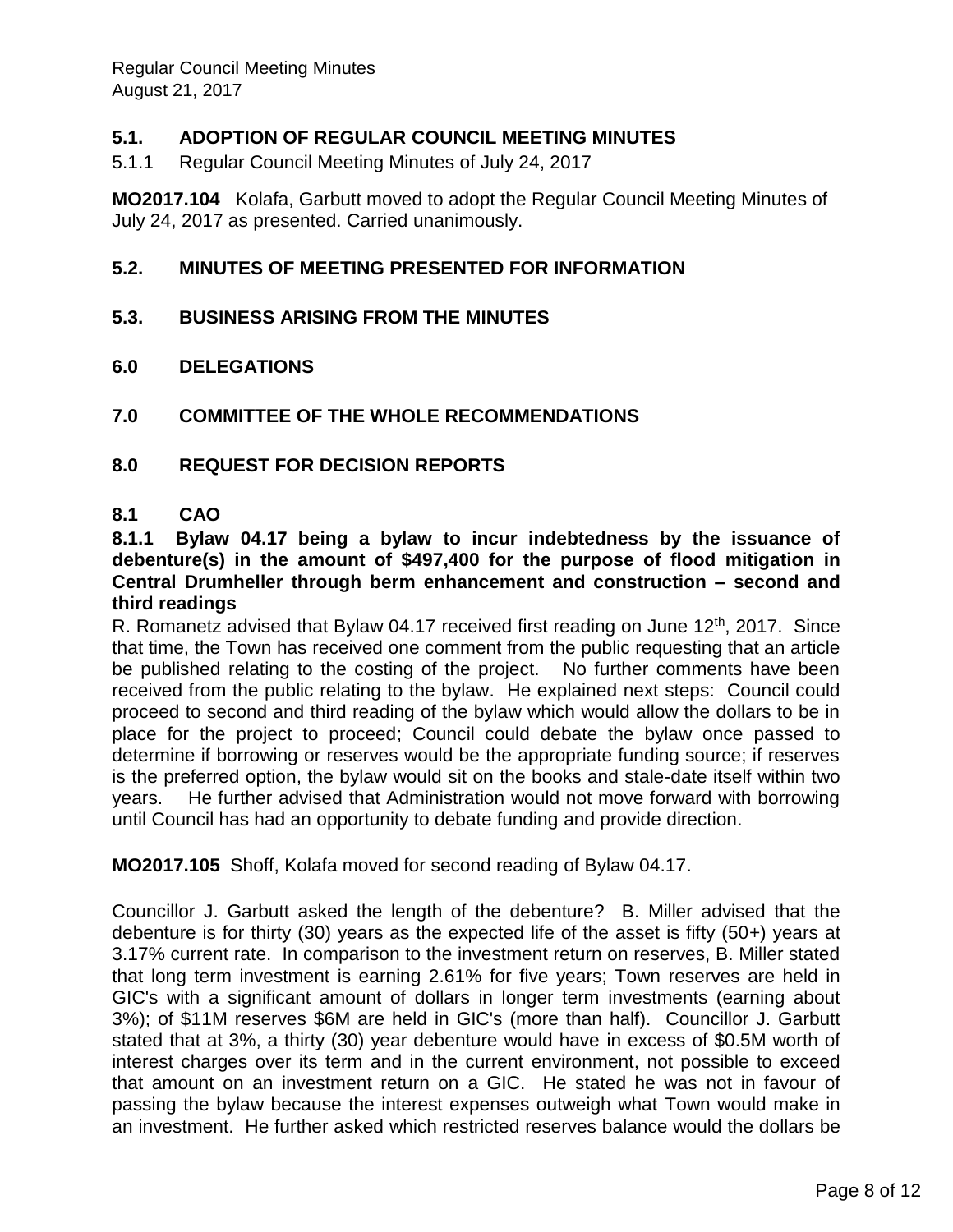drawn from and what would be the remaining balance. B. Miller stated that information is not available at this time as the Town has multi-reserve accounts and some of the dollars are committed at this time. R. Romanetz advised that Administration is working on a capital financing strategy and although initially intended for this meeting, it will be presented in two weeks. He explained that a financial plan has been mapped out that finds the balance between borrowing and reserves. He further explained that the document is meant to be a guideline and not cast in stone. He recommended that Council review the document in two weeks and make a decision at that time on whether mitigation funding should be borrowing or reserves. Councillor J. Garbutt asked if there was a bylaw in place that prevents the Town from being in excess of \$10M in outstanding debt? R. Romanetz stated that this is not the case and the Town is well below the debt limit set by the Province. He explained that there is a policy that states that the Town shall not exceed 60% of the limits established by the Province and the Town is currently running at 28% of debt limit. He stated that the draft financial plan proposes that over the next ten (10) years, dollars spent on reserves and amortization along with borrowing, will be at the same level at the end of ten (10) years.

Councillor J. Garbutt stated that he is not informed to make a decision; needs to know if the funds are available from reserves and the balance remaining. R. Romanetz advised that Council could give second and third reading as passing of the bylaw does not authorize Administration to move forward to borrow the monies. He reiterated that the capital financing plan would be available in two weeks. He further reiterated that the Town would be in a proactive position to access flood mitigation dollars when the project is approved and the outstanding issue with the Province (dyke ownership) is resolved.

Vote on Motion: 2 - In favour – Shoff, Yemen 3 - Opposed – Garbutt, McMillan, Kolafa Defeated.

8.1.2 **Bylaw 05.17 being a bylaw to incur indebtedness by the issuance of debenture in the amount of \$516,000 for the purpose of flood mitigation in East Midland and Newcastle, through berm enhancement and construction – second and third readings**

R. Romanetz advised that Bylaw 05.17 received first reading on June 12, 2017.

**MO2017.106** McMillan, Shoff moved to table Bylaw 05.17. Carried unanimously.

### **8.1.3 Draft Purchasing Policy**

R. Romanetz advised that the draft purchasing policy has been forwarded to the Chamber's Advocacy Committee for comment. Their comments will be presented to Council at the Regular Council Meeting of September 5, 2017. He further advised that in response to a comment from one Councillor regarding clarity on non discrimination, definitions are within the New West Partnership Agreement and there is no need to include these definitions in the Town's policy. He stated that the draft policy is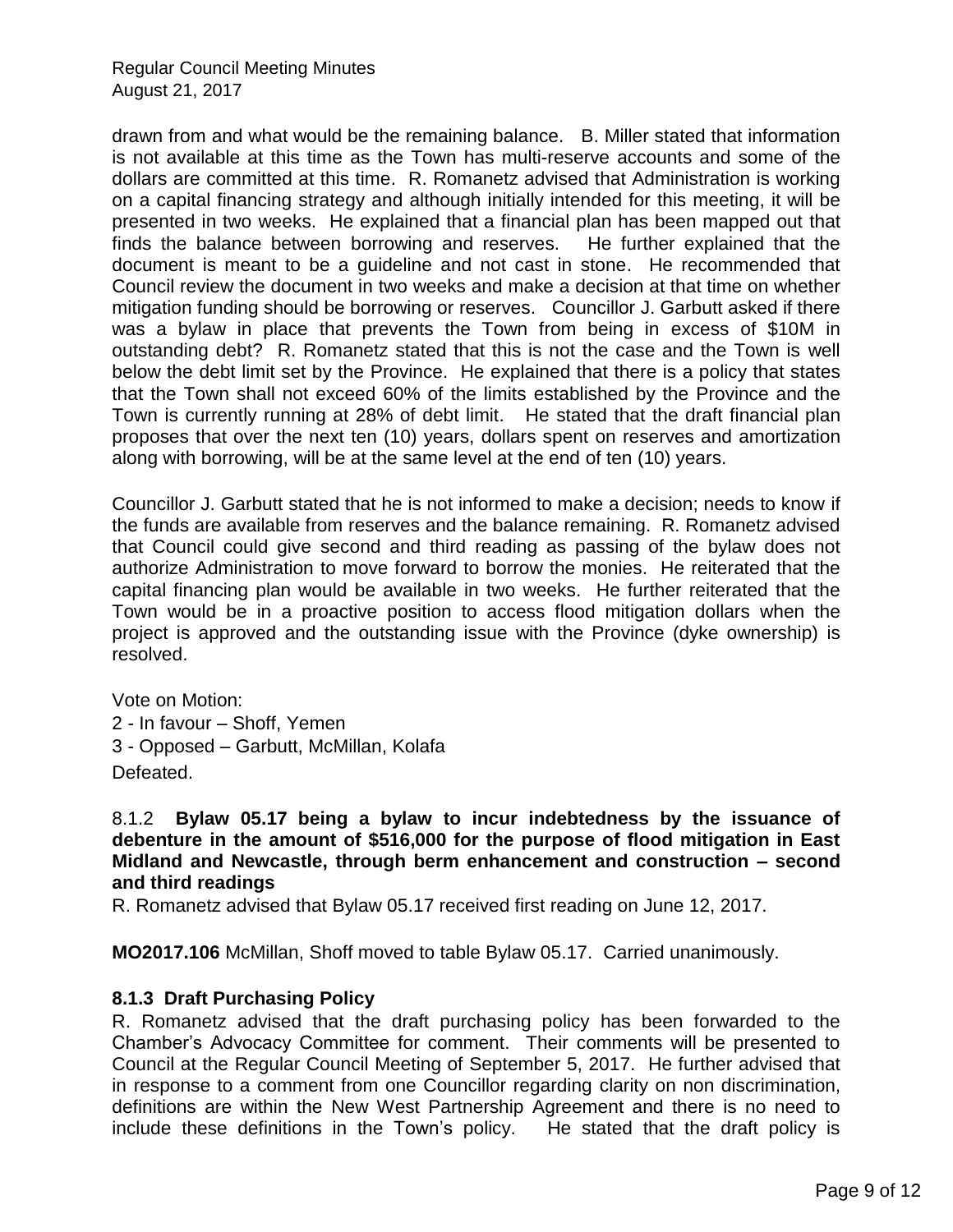available for Council's and the public's review and any questions or comments should be directed to him prior to September 5<sup>th</sup>.

# **8.2. DIRECTOR OF INFRASTRUCTURE SERVICES**

#### 8.2.1 Aquaplex Project Update

D. Drohomerski advised that the total Aquaplex project is 45% - 50% complete with the mechanical and pumping work 90% complete; the men's shower / change room is 100% complete. He further noted that there have been delays with the removal of old concrete that was not expected, and will most likely impact the schedule. He stated that work on the women's shower room is being review to determine if there is budget availability or whether this work will be completed next year. He further stated that the project is well within Council's approved budget however the project could be a few weeks behind schedule. He invited Council on a walk-through tour to see the progress to date.

# **8.3. DIRECTOR OF CORPORATE SERVICES**

8.3.1 RFD – Advance Vote – 2017 Local Authority Elections

B. Miller stated Section 73 of the Local Authorities Elections Act (LAEA) allows for the Returning Officer to hold advance voting polls, provided that Council has passed a resolution authorizing the Returning Officer to do so. She recommended that Council pass a motion to allow for advance voting which provides greater access to the voting process for all eligible residents.

**MO2017.107** Shoff, Kolafa moved to authorize the Returning Officer to provide for the holding of an advance vote for the 2017 municipal election on Thursday, October 5<sup>th</sup> from  $4:00 \text{ PM} - 8:00 \text{ PM}$  and Saturday, October  $14^{\text{th}}$  from 10:00 AM  $- 2:00 \text{ PM}$ . Carried unanimously.

### **8.4. DIRECTOR OF COMMUNITY SERVICES**

8.4.1 Downtown Revitalization Update

P. Salvatore advised that he will be joined by J. Fielding – Economic Development Officer / Communication Officer and D. Drohomerski – Director of Infrastructure in the update.

J. Fielding presented the results of the public engagement on the Downtown Revitalization Strategy working with Urban Systems. The summary from the online questionnaire and the boards that were placed at the BCF (60 responders in total) is as follows:

- The creation of a downtown plaza and enhanced maintenance of existing features were identified as top revitalization priorities, followed by additional soft landscaping and street furniture.

- Shade, an outdoor performance area and seating were identified as key elements of a downtown park or plaza.

- Over 80% of respondents currently attend organized outdoor markets. Ideas to enhance the outdoor market experience include improved signage and advertising, improved maintenance of the streetscape and more pedestrian-friendly features.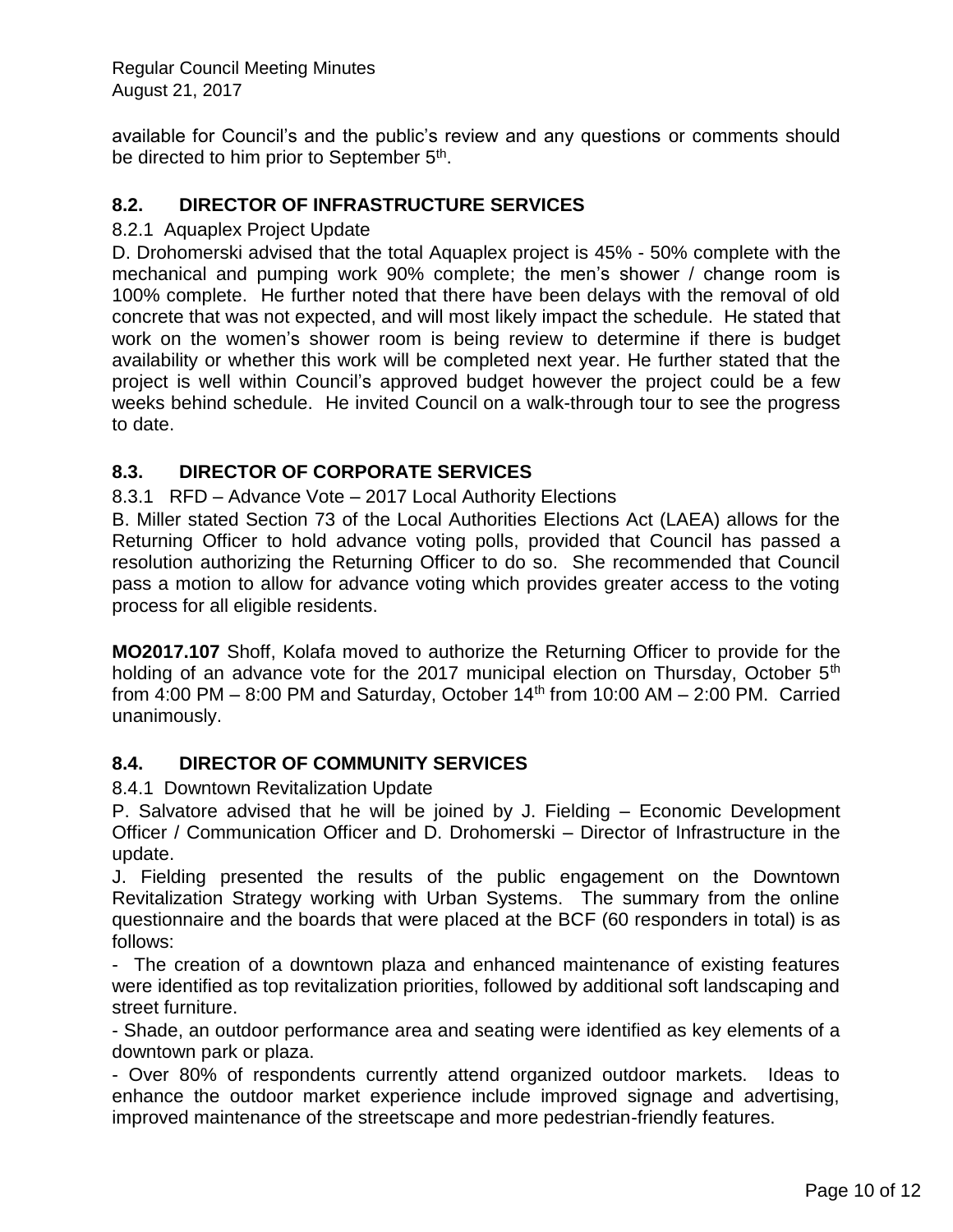- Events/programming and entry signage were identified as the primary opportunities to improve branding of the Town, followed by the use of a logo/theming, banners/wayfinding signage and street furniture.

- The Town will host a public engagement session on August  $29<sup>th</sup>$  at 6:00 PM at the former Lowleft building.

Councillor P. Kolafa asked if the streets will have their original names. P. Salvatore explained that the green street signs will continue to exist with the addition of the secondary sign. Councillor P. Kolafa stated that those streets named with local flavor should not have a secondary name. P. Salvatore stated that the total voting number was 3148 in response to the street naming. Councilor J. Garbutt asked if there was duplication in the voting process. P. Salvatore stated there was only one opportunity to vote with the same IP address. Councillor J. Garbutt asked what the Economic Development Advisory Committee is doing about the overwhelming negative comments on the street naming? P. Salvatore explained that the wayfinding signs had a similar type reaction and since that time, the negative comments have subsided. Councillor J. Garbutt requested the Economic Development Advisory Committee to re-enforce the message that the signage design is to enhance the tourism experience.

D. Drohomerski provided an overview on the proposed changes to Drumheller's decorative lights. He explained that the current forty six (46) decorative lights need to be replaced due to their age, deficiencies, unavailability of replacement parts and high energy consumption. He explained that the proposed new LED lights will be a brighter light at less energy consumption (similar to lighting at the BCF) with the ability for new lighting to be focused away from building. He further stated that there will be high intensity lighting at the downtown intersection. He explained that the change out will begin next spring and completed before mid –June (3 month project). He further noted that there will be a demonstration of the lights at the public engagement session on August 29<sup>th</sup>. The Town intends to send out a communiqué and work with the property owners.

Councillor J. Garbutt asked the cost of the new lighting. D. Drohomerski stated that the cost per fixture is \$2500 and noted that Council has approved a budget of \$50,000 per year for replacement for a three year program (\$130,000). He further stated that ATCO's is subsidizing the cost of the lights plus installing the conduit and cabling.

### **8.5 DIRECTOR OF PROTECTIVE SERVICES**

### **9.0 PRESENTATION OF QUARTERLY REPORTS BY ADMINISTRATION**

### **10.0 PUBLIC HEARING DECISIONS**

10.1 Bylaw 07.17 – second and third readings

**MO2017.108** McMillan, Shoff moved second reading of Bylaw 07.17.

- 1 In favour Yemen
- 4 Opposed McMillan, Shoff, Kolafa, Garbutt